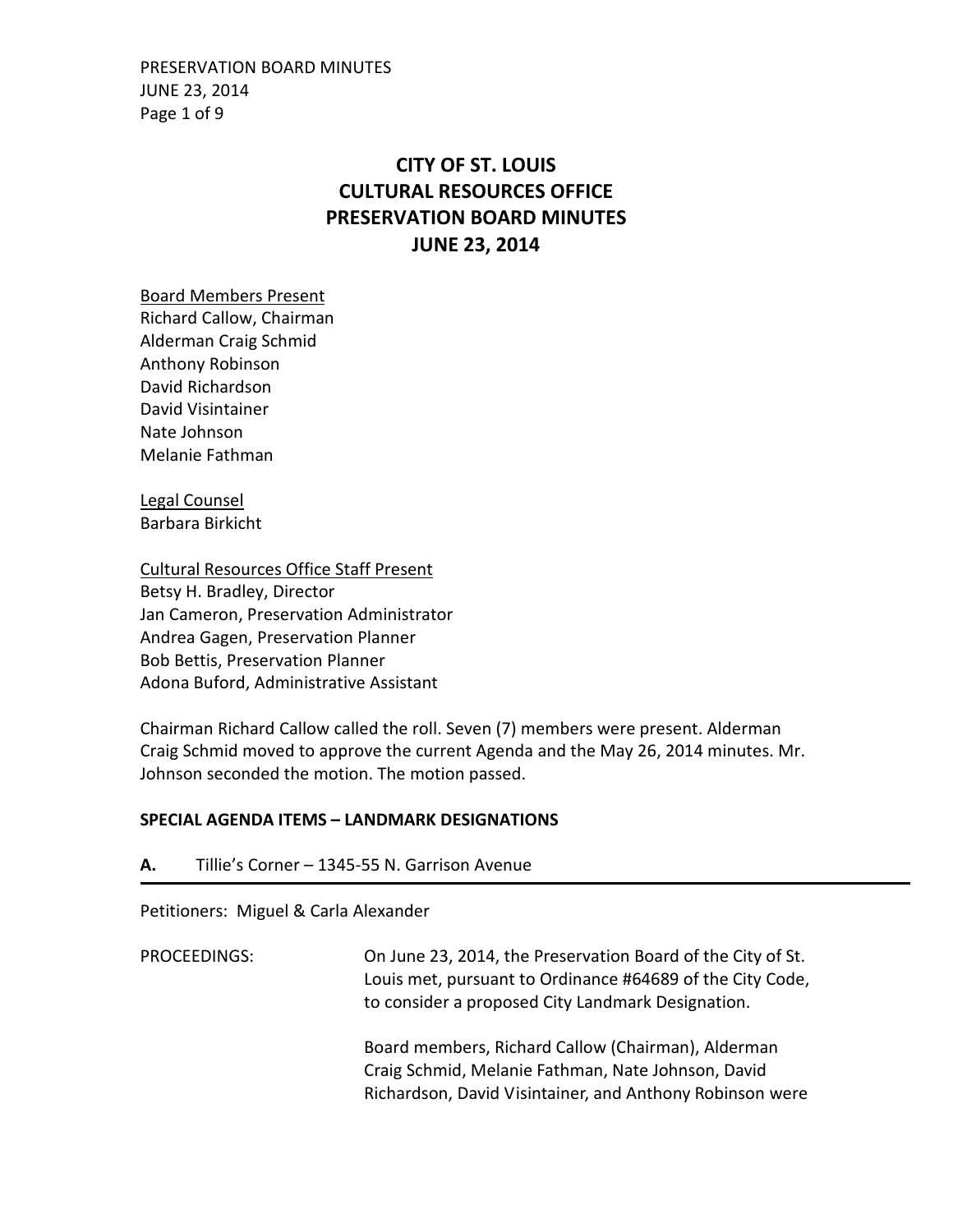PRESERVATION BOARD MINUTES JUNE 23, 2014 Page 2 of 9

| <b>Fage 2 UI J</b>   | present for the testimony for this agenda item.                                                                                                                                                                                                                                                                                                                                                                                                                                                                                                    |
|----------------------|----------------------------------------------------------------------------------------------------------------------------------------------------------------------------------------------------------------------------------------------------------------------------------------------------------------------------------------------------------------------------------------------------------------------------------------------------------------------------------------------------------------------------------------------------|
|                      | Chairman Richard Callow moved to convene as a public<br>hearing to hear a presentation regarding a Petition to<br>designate Tillie's Corner as a Landmark. Ms. Fathman<br>seconded the motion. The hearing was opened.                                                                                                                                                                                                                                                                                                                             |
|                      | Ms. Betsy Bradley, Director of the Cultural Resources<br>Office presented a PowerPoint presentation and the<br>Petition and recommended support of the proposed<br>landmark. Carla and Miguel Alexander made a<br>presentation about the proposed Landmark that included<br>Mr. KP Dennis presenting the "Tillie's Corner Rap."<br>Karen Bode Baxter testified on behalf of significance of the<br>proposed landmark site and Ms. Bradley read into the<br>record a letter from Michael Allen that supported the<br>proposed landmark designation. |
| <b>BOARD ACTION:</b> | Board Member Alderman Schmid moved to approve the<br>Petition to designate Tillie's Corner as a Landmark. Mr.<br>Visintainer seconded the motion, which passed with six<br>Board Members voting in favor of the motion and none<br>voting against it.                                                                                                                                                                                                                                                                                              |
|                      | Alderman Schmid moved that a Board Bill be prepared to<br>send to the Board of Aldermen designating the site as a<br>Landmark. Mr. Visintainer seconded the motion. The<br>motion passed with six Board Members voting in favor of<br>the motion and none voting against it.                                                                                                                                                                                                                                                                       |

#### **B.** New Age Federal Savings & Loan Building – 1401 N. Kingshighway Boulevard

Petitioner: Elcardo A. Moore, Sr.

PROCEEDINGS: On June 23, 2014, the Preservation Board of the City of St. Louis met, pursuant to Ordinance #64689 of the City Code, to consider a proposed City Landmark Designation.

> Board members, Richard Callow (Chairman), Alderman Craig Schmid, Melanie Fathman, Nate Johnson, David Richardson, David Visintainer, and Anthony Robinson were present for the testimony for this agenda item.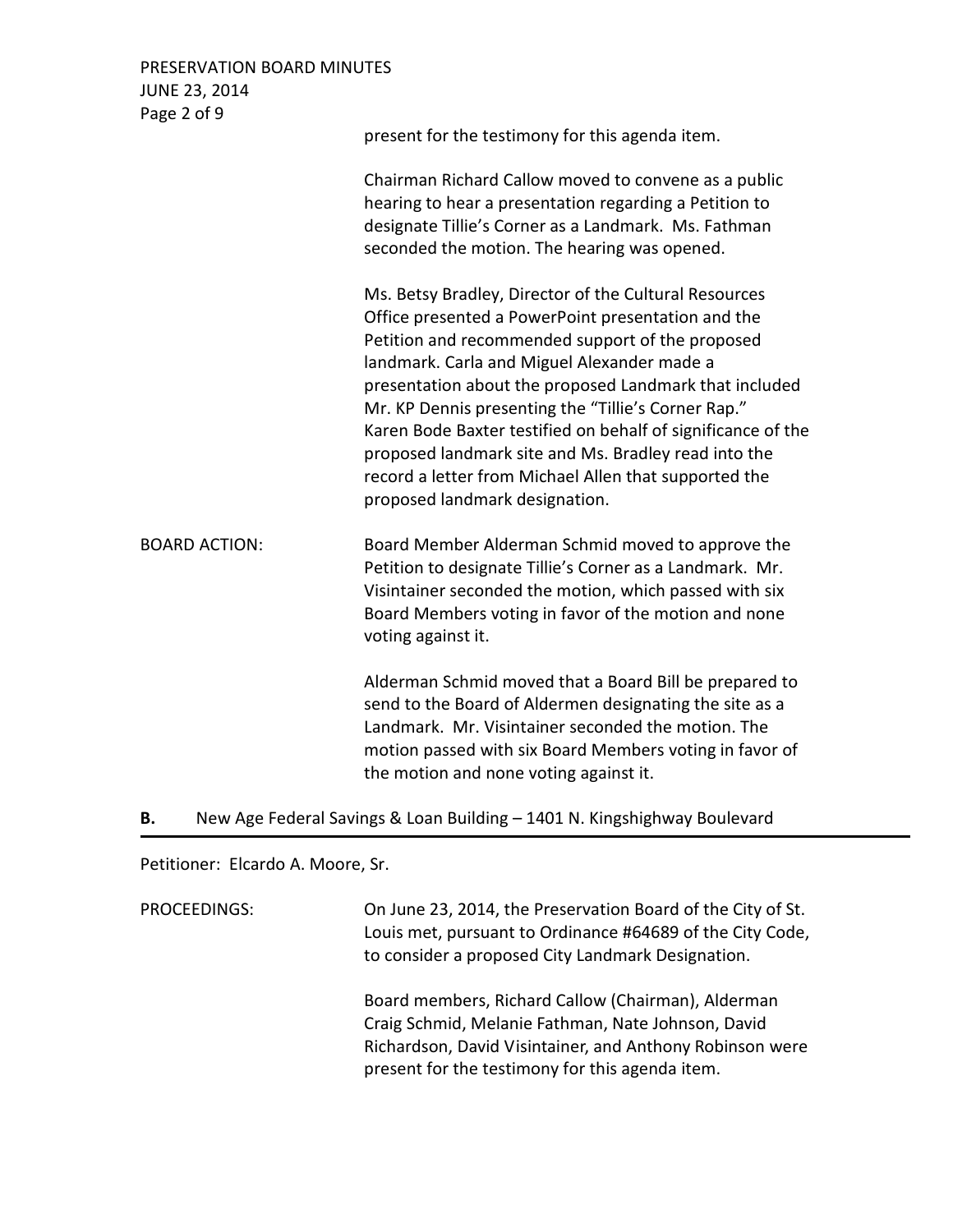PRESERVATION BOARD MINUTES JUNE 23, 2014

| Page 3 of 9          |                                                                                                                                                                                                                                                                                                                                                                                                                                 |
|----------------------|---------------------------------------------------------------------------------------------------------------------------------------------------------------------------------------------------------------------------------------------------------------------------------------------------------------------------------------------------------------------------------------------------------------------------------|
|                      | Chairman Richard Callow moved to convene as a public<br>hearing to hear a presentation regarding a Petition to<br>designate the New Age Federal Savings and Loan Building<br>as a Landmark. Ms. Fathman seconded the motion. The<br>hearing was opened.                                                                                                                                                                         |
|                      | Ms. Betsy Bradley, Director of the Cultural Resources<br>Office presented a PowerPoint presentation and the<br>petition and recommended support for the proposed<br>Landmark. She explained that the owner of the property,<br>Mr. Elcardo A. Moore, Sr., could not be present at the<br>meeting and that he had requested that the landmark<br>status be initiated. No one from the public testified at the<br>public hearing. |
| <b>BOARD ACTION:</b> | Board member David Richardson moved to approve the<br>Petition to designate the New Age Federal Savings and<br>Loan Building as a Landmark. Mr. Johnson seconded the<br>motion, which passed with six Board Members voting in<br>favor of the motion and none voting against it.                                                                                                                                                |
|                      | Alderman Craig Schmid moved that a Board Bill be<br>prepared to send to the Board of Aldermen directing that<br>the site be designated as a Landmark. Mr. Johnson<br>seconded the motion. The motion passed with six Board<br>Members voting in favor of the motion and none voting<br>against it.                                                                                                                              |

## **C. 2014.0697 1100 DOLMAN AVENUE LAFAYETTE SQ. HISTORIC DISTRICT**

Owner/Applicant: Kyle & Lindsey Miller

| RESIDENTIAL PLAN: | Preliminary review to construct a new single-family house.                                                                                                                                                                                                                                                                    |
|-------------------|-------------------------------------------------------------------------------------------------------------------------------------------------------------------------------------------------------------------------------------------------------------------------------------------------------------------------------|
| PROCEEDINGS:      | On June 23, 2014, the Preservation Board of the City of St.<br>Louis met, pursuant to Ordinance #64689 of the City Code,<br>to consider a preliminary review application to construct a<br>2-1/2 story single-family house at 1100 Dolman Street,<br>located in the Lafayette Square Local and National Register<br>District. |
|                   | Board mombors Bishard Callow (Chairman) David                                                                                                                                                                                                                                                                                 |

Board members Richard Callow (Chairman), David Visintainer, Alderman Craig Schmid, Melanie Fathman,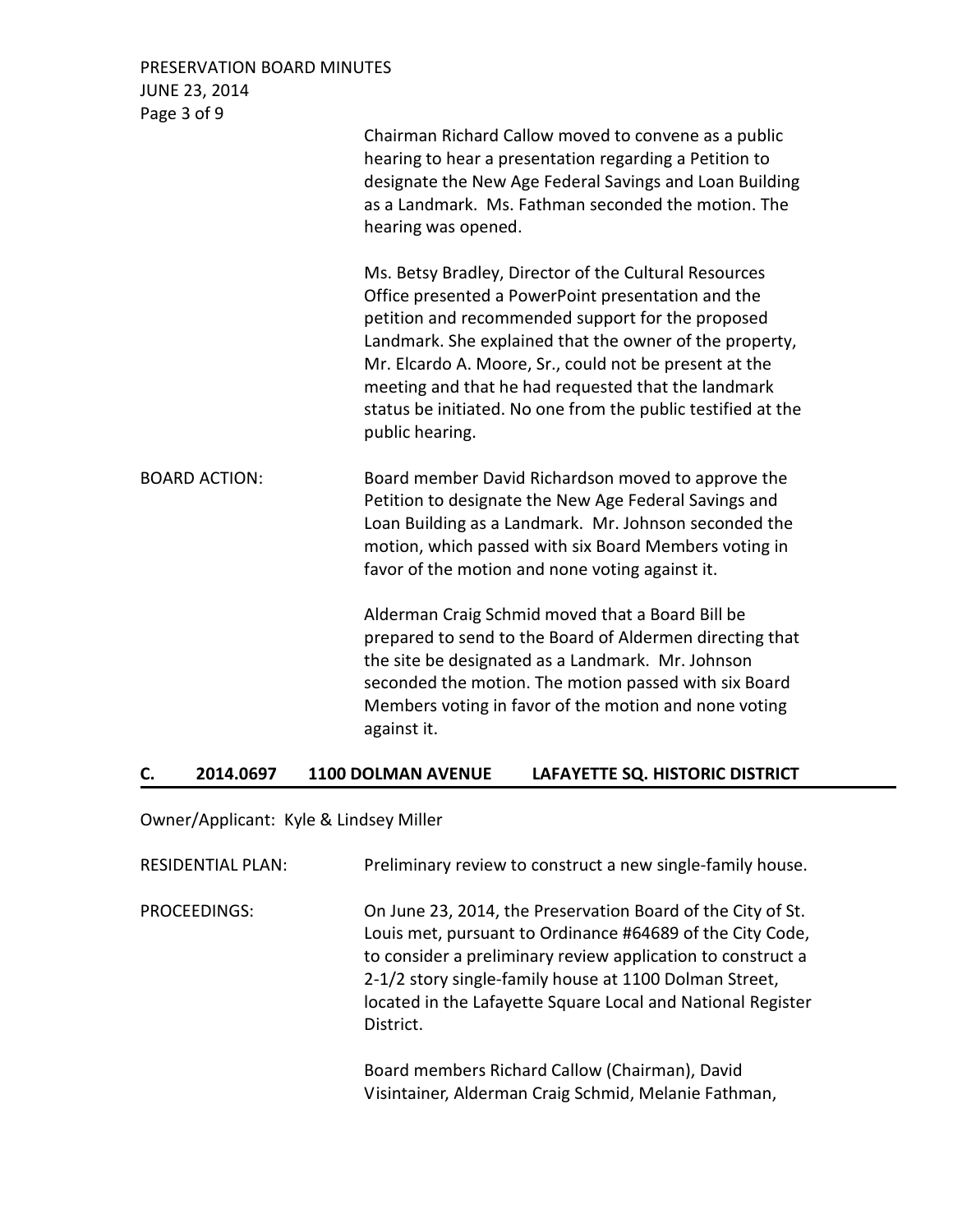PRESERVATION BOARD MINUTES JUNE 23, 2014 Page 4 of 9

|                           | David Richardson, Anthony Robinson and Nate Johnson<br>were present for the testimony for this agenda item.<br>Jan Cameron of the Cultural Resources Office discussed the<br>project, and the proposed Historic Model Example. She<br>stated that the design of the new building would comply<br>with the Lafayette Square Historic District Standards for<br>New Construction.                                                                                                             |
|---------------------------|---------------------------------------------------------------------------------------------------------------------------------------------------------------------------------------------------------------------------------------------------------------------------------------------------------------------------------------------------------------------------------------------------------------------------------------------------------------------------------------------|
|                           | Kyle Miller, owner and builder of the project, testified on<br>his own behalf.                                                                                                                                                                                                                                                                                                                                                                                                              |
|                           | Keith Houghton, of the Lafayette Square Restoration<br>Committee's Design and Development Committee,<br>indicated its support of the project.                                                                                                                                                                                                                                                                                                                                               |
| <b>FINDINGS OF FACTS:</b> | The Preservation Board found that:<br>the site at 1100 Dolman Street, is located in the<br>$\bullet$<br>Lafayette Square Local historic district;<br>1901 Hickory Street, submitted by the applicant as a<br>$\bullet$<br>Historic Model Example, is appropriate; and<br>the proposed design follows the HME and therefore<br>$\bullet$<br>complies with the requirements of the New<br>Construction Standards for the Lafayette Square<br>Historic District.                               |
| <b>BOARD ACTION:</b>      | It was the decision of the Preservation Board to grant<br>preliminary approval to the project, with the condition<br>that the design is developed as proposed and that design<br>details be reviewed and approved by the Cultural<br>Resources Office to ensure compliance with the Lafayette<br>Square Historic District standards. The motion was made<br>by Board Member Melanie Fathman. Mr. Nate Johnson<br>seconded the motion. The motion carried unanimously<br>with none opposing. |

# **D. 2014.0700 1720 CARROLL STREET LAFAYETTE SQ. HISTORIC DISTRICT**

# Owner/Applicant: John Muller

| RESIDENTIAL PLAN: | Preliminary review to construct a single family dwelling<br>with a side porch. |
|-------------------|--------------------------------------------------------------------------------|
| PROCEEDINGS:      | On June 23, 2014, the Preservation Board of the City of St.                    |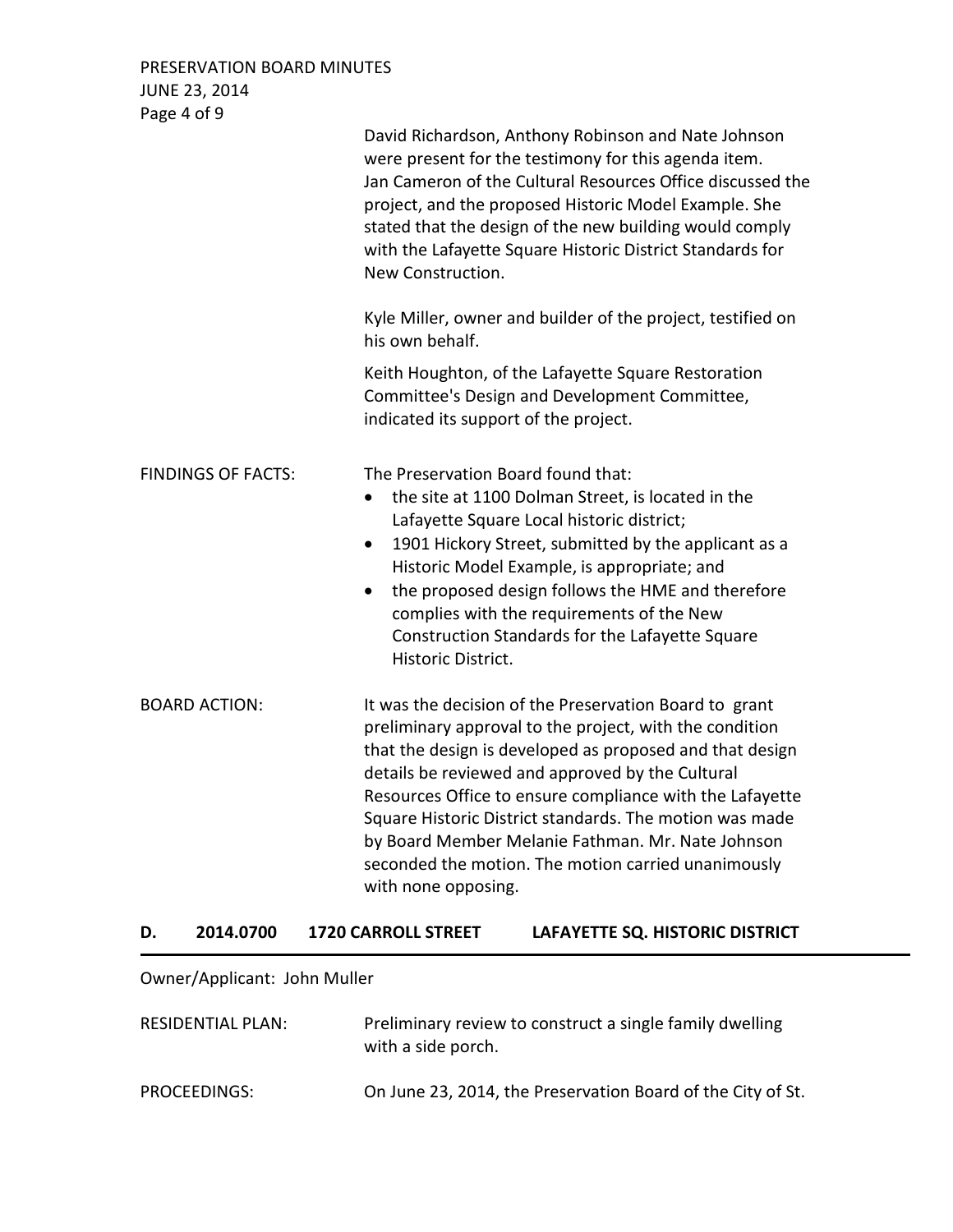## PRESERVATION BOARD MINUTES JUNE 23, 2014 Page 5 of 9

|                           | Louis met, pursuant to Ordinance #64689 of the City Code,<br>to consider a preliminary review application to construct a<br>two-story single-family house with large side porch at<br>1720 Carroll Street, located in the Lafayette Square Local<br>and National Register District.                                                                                                                                                                                                                                          |
|---------------------------|------------------------------------------------------------------------------------------------------------------------------------------------------------------------------------------------------------------------------------------------------------------------------------------------------------------------------------------------------------------------------------------------------------------------------------------------------------------------------------------------------------------------------|
|                           | Board members Richard Callow (Chairman), David<br>Visintainer, Alderman Craig Schmid, Melanie Fathman,<br>David Richardson, Anthony Robinson and Nate Johnson<br>were present for the testimony for this agenda item.                                                                                                                                                                                                                                                                                                        |
|                           | Jan Cameron of the Cultural Resources Office discussed the<br>project, and the proposed Historic Model Example. She<br>stated that the proposed side porch did not follow a<br>Historic Model Example, but that a privacy fence would be<br>erected behind the building line that would screen the<br>lower part of the porch. She submitted drawings from the<br>developer showing a sightline study to confirm this. She<br>recommended that the porch be made narrower to reflect<br>the usual depth of historic porches. |
|                           | Lori Light, homeowner, testified on her own behalf.                                                                                                                                                                                                                                                                                                                                                                                                                                                                          |
|                           | Keith Houghton, of the Lafayette Square Restoration<br>Committee's Design and Development Committee,<br>indicated their support of the project conditional upon<br>installation of the privacy fence, but suggested<br>consideration be given to reducing the depth of the porch.                                                                                                                                                                                                                                            |
| <b>FINDINGS OF FACTS:</b> | The Preservation Board found that:<br>the site at 1720 Carroll Street, is located in the<br>Lafayette Square Local historic district;<br>the details of the proposed porch use a historic porch<br>on Benton Place as an appropriate Historic Example<br>although the depth does not, and<br>the homeowner has agreed to construct a solid wall or<br>$\bullet$<br>fence to screen the porch.                                                                                                                                |
| <b>BOARD ACTION:</b>      | It was the decision of the Preservation Board to grant<br>preliminary approval to the project, with the condition<br>that a solid fence be erected to screen the porch and that<br>the applicant work with the Cultural Resources Office on<br>the fence design to ensure compliance with the Lafayette<br>Square Historic District standards. The motion was made<br>by Board Member Nate Johnson. Mr. Visintainer seconded                                                                                                 |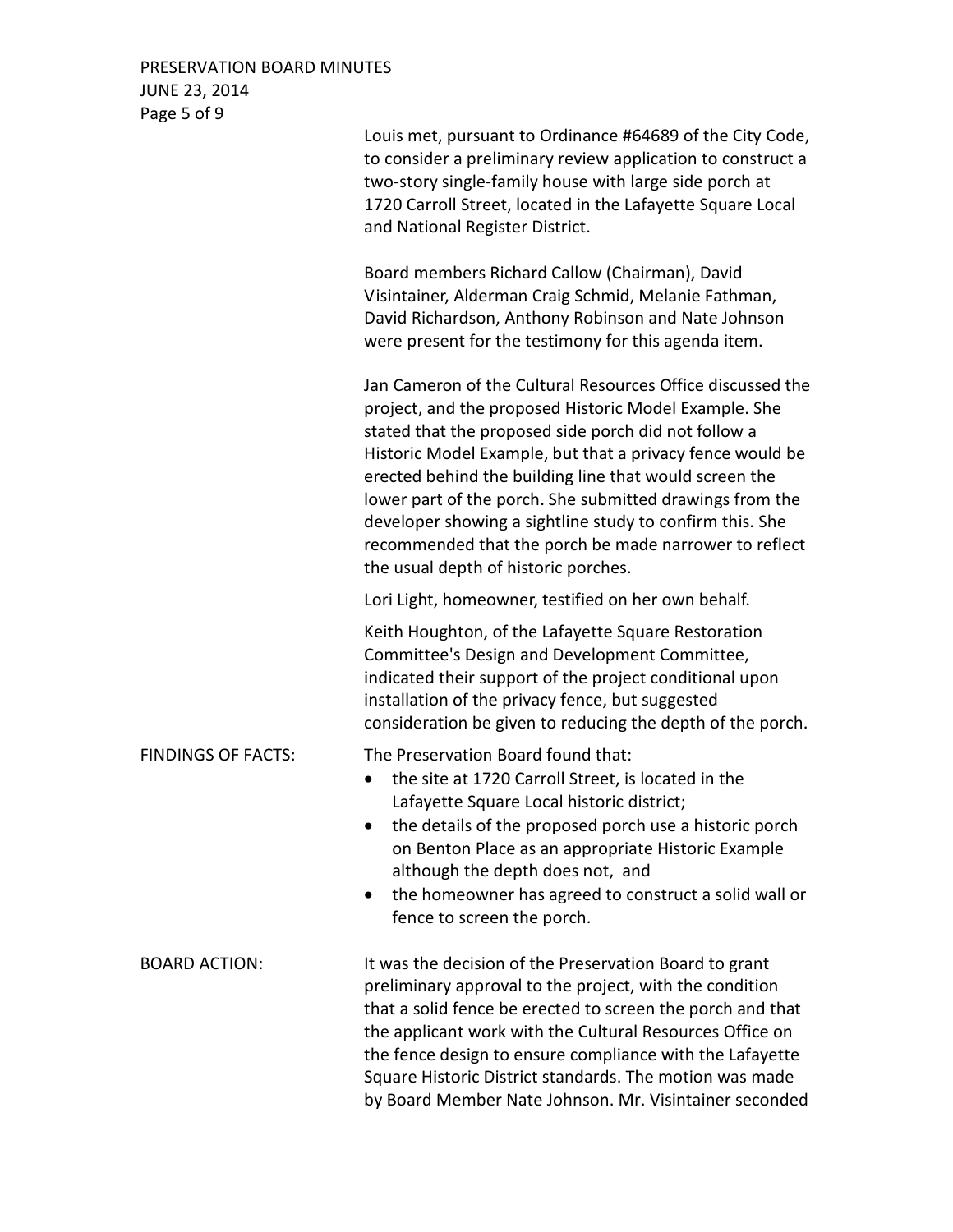the motion. The motion carried unanimously with none opposing.

### **E. 2014.0376 3242 MISSOURI AVENUE BENTON PARK HISTORIC DISTRICT**

Owner: Gordhan & Saroj Patel Applicant/Appellant: John Skaggs

| <b>RESIDENTIAL PLAN:</b> | Appeal of a denial of a building permit application to retain a<br>fence and front porch erected without a permit.                                                                                                                                                                                                                                                                                                                                                                     |
|--------------------------|----------------------------------------------------------------------------------------------------------------------------------------------------------------------------------------------------------------------------------------------------------------------------------------------------------------------------------------------------------------------------------------------------------------------------------------------------------------------------------------|
| <b>PROCEEDINGS:</b>      | On June 23, 2014, the Preservation Board of the City of St. Louis<br>met, pursuant to Ordinance #64689 of the City Code, to<br>consider an appeal of the Director's Denial of building permit<br>applications to retain a chain link fence and porch roof at 3242<br>Missouri, in the Benton Park Local Historic District. The applicant<br>submitted the appeal.                                                                                                                      |
|                          | Board members Richard Callow, Alderman Craig Schmid, David<br>Visintainer, David Richardson, Melanie Fathman, Nate Johnson,<br>and Anthony Robinson were present for the testimony for this<br>agenda item.                                                                                                                                                                                                                                                                            |
|                          | Andrea Gagen of the Cultural Resources Office made a<br>presentation that examined the sections of City Ordinance #67175<br>which set forth the standards for residential rehabilitation in<br>the Benton Park Local Historic District. She testified that the<br>projects were not in compliance with the Standards as chain link is<br>not an allowed material on a Semi-Public Façade and further that<br>the porch roof was not based on a Historic Model Example.                 |
|                          | Ms. Gagen entered into the record certified copies of Ordinances<br>#64689, as amended by #64932 and #67175, the Board agenda<br>and the PowerPoint presentation for 3242 Missouri, and the<br>building permit application, including all construction documents.                                                                                                                                                                                                                      |
|                          | John Skaggs, the appellant, testified on his own behalf stating that<br>he did install the additional chain link fencing and the porch roof,<br>that he believed was appropriate. A letter from the Benton Park<br>Neighborhood Association Building Review Committee in support<br>of the Director's denial was submitted into the record. An email<br>from a citizen concurring with the neighborhood's position was<br>also submitted, as well as a handout provided by Mr. Skaggs. |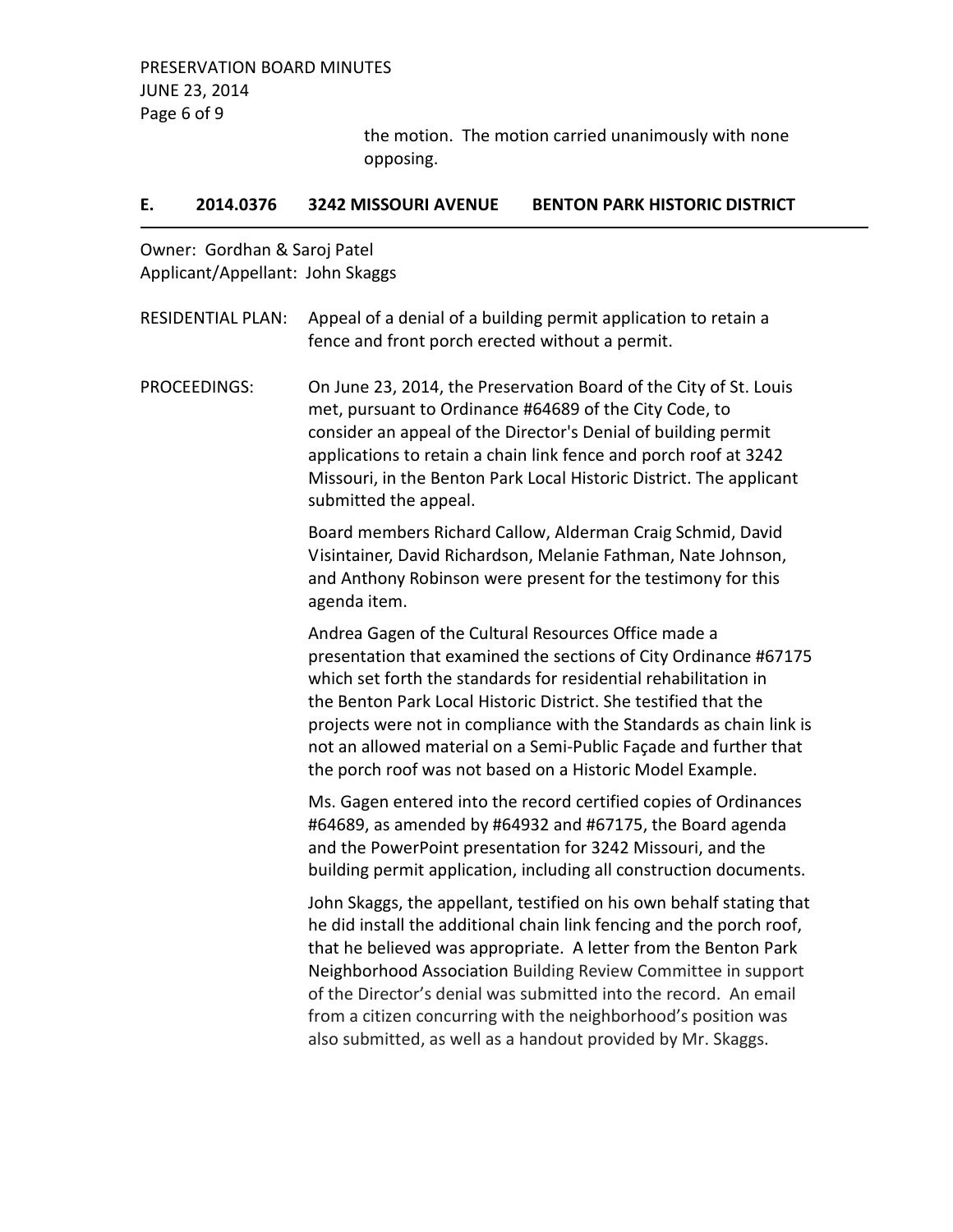PRESERVATION BOARD MINUTES JUNE 23, 2014 Page 7 of 9

FINDINGS OF FACTS: The Preservation Board found that:

- 3242 Missouri is located in the Benton Park Local Historic District;
- a new section of 4-foot high chain link fencing was installed around the parking pad area at a Semi-Public façade without a permit;
- the new chain link fencing does not conform to the Benton Park Historic District Standards and is visible from the street;
- the front porch roof and post were constructed without a permit; and
- the front porch roof and post are not based on an Historic Model Example, and therefore the porch does not meet the Benton Park Historic District standards.

BOARD ACTION: It was the decision of the Preservation Board to uphold the Director's denial of the building permits because the fencing and the porch roof do not comply with the Benton Park Historic District standards. The motion was made by Board member Dave Visintainer and seconded by Mr. Richardson. The motion passed with six Board Members voting in favor of the motion and none opposing it.

### **F. 2014.0530 2835 SHENANDOAH AVENUE FOX PARK HISTORIC DISTRICT**

Owner/Applicant: Jeffrey & Kelly Timmerberg

| <b>RESIDENTIAL PLAN:</b> | Appeal of a denial of a building permit application to retain<br>non-compliant painting of exterior masonry.                                                                                                                                                                                                                                                                                   |
|--------------------------|------------------------------------------------------------------------------------------------------------------------------------------------------------------------------------------------------------------------------------------------------------------------------------------------------------------------------------------------------------------------------------------------|
| PROCEEDINGS:             | On June 23, 2014, the Preservation Board of the City of St.<br>Louis met, pursuant to Ordinance #64689 of the City Code,<br>to consider an appeal of the Director's Denial of a building<br>permit application to retain non-compliant painting of<br>masonry at 2835 Shenandoah, in the Fox Park Certified<br>Local Historic District. The owner submitted the<br>application and the appeal. |
|                          | Board members Richard Callow, Alderman Craig Schmid,<br>David Visintainer, David Richardson, Melanie Fathman,<br>Nate Johnson, and Anthony Robinson were present for the<br>testimony for this agenda item.                                                                                                                                                                                    |
|                          | Bob Bettis of the Cultural Resources Office made a                                                                                                                                                                                                                                                                                                                                             |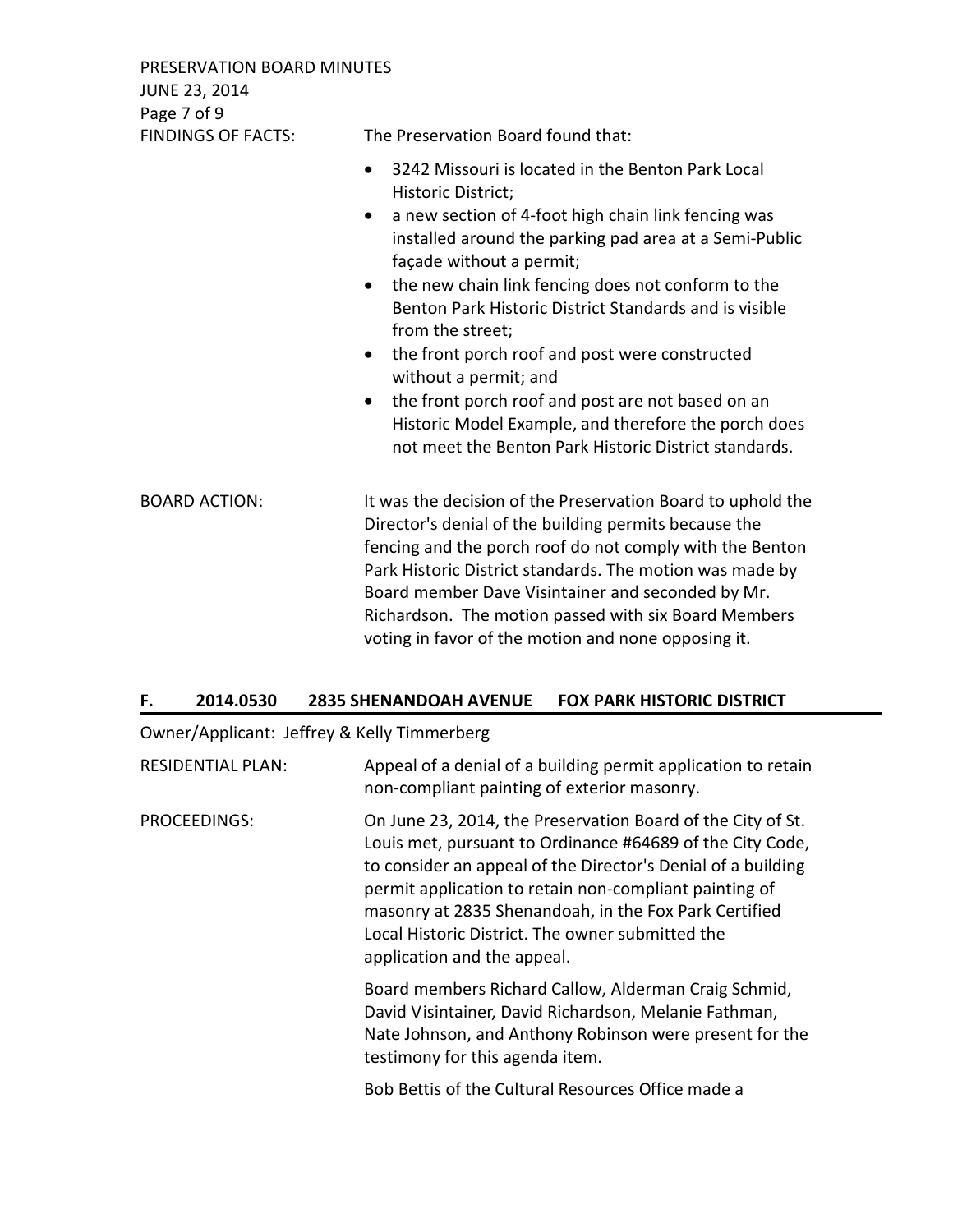PRESERVATION BOARD MINUTES JUNE 23, 2014 Page 8 of 9

|                                                                    | presentation that examined the section of City Ordinance<br>#66098 that sets forth the standards for residential<br>rehabilitation in the Fox Park Local Historic District. He<br>testified that the project was not in compliance with the<br>Standards as limestone foundation and window sills were<br>not repainted the same color as the stone or the previous<br>paint color.                                                                                               |
|--------------------------------------------------------------------|-----------------------------------------------------------------------------------------------------------------------------------------------------------------------------------------------------------------------------------------------------------------------------------------------------------------------------------------------------------------------------------------------------------------------------------------------------------------------------------|
|                                                                    | Mr. Bettis entered into the record certified copies of<br>Ordinances #64689, as amended by #64932 and #66098;<br>the Board agenda and the PowerPoint presentation for<br>2835 Shenandoah.                                                                                                                                                                                                                                                                                         |
|                                                                    | Kelly Timmerberg, the owner and appellant, testified on<br>her own behalf, stating that the she and her husband<br>painted the stone green because they preferred the color<br>to what was there previously.                                                                                                                                                                                                                                                                      |
| <b>FINDINGS OF FACTS:</b>                                          | The Preservation Board found that:<br>2835 Shenandoah is located in the Fox Park Certified<br>$\bullet$<br>Local Historic District;<br>the stone foundation and sills were painted without a<br>٠<br>permit from the Cultural Resources; and<br>the new paint color applied does not replicate the<br>$\bullet$<br>original color of the limestone and did not maintain<br>the existing color of the painted stone, an orange color<br>that was not appropriate for the building. |
| <b>BOARD ACTION:</b>                                               | It was the decision of the Preservation Board to overturn<br>the Director's denial of the building permit and allow the<br>painted masonry to remain. The motion was made by<br>Board Member David Richardson. Mr. Johnson seconded<br>the motion. Board members Nate Johnson, David<br>Visintainer, David Richardson and Melanie Fathman voted<br>in favor of the motion. Alderman Schmid and Anthony<br>Robinson opposed the motion. The motion passed four to<br>two.          |
| 2225 CHIPPEWA - Deferred<br>G.<br>н.<br>6016 WASHINGTON - Deferred |                                                                                                                                                                                                                                                                                                                                                                                                                                                                                   |

- **I. 2205 LYNCH STREET Deferred**
- **J. 816 WILMINGTON Deferred**